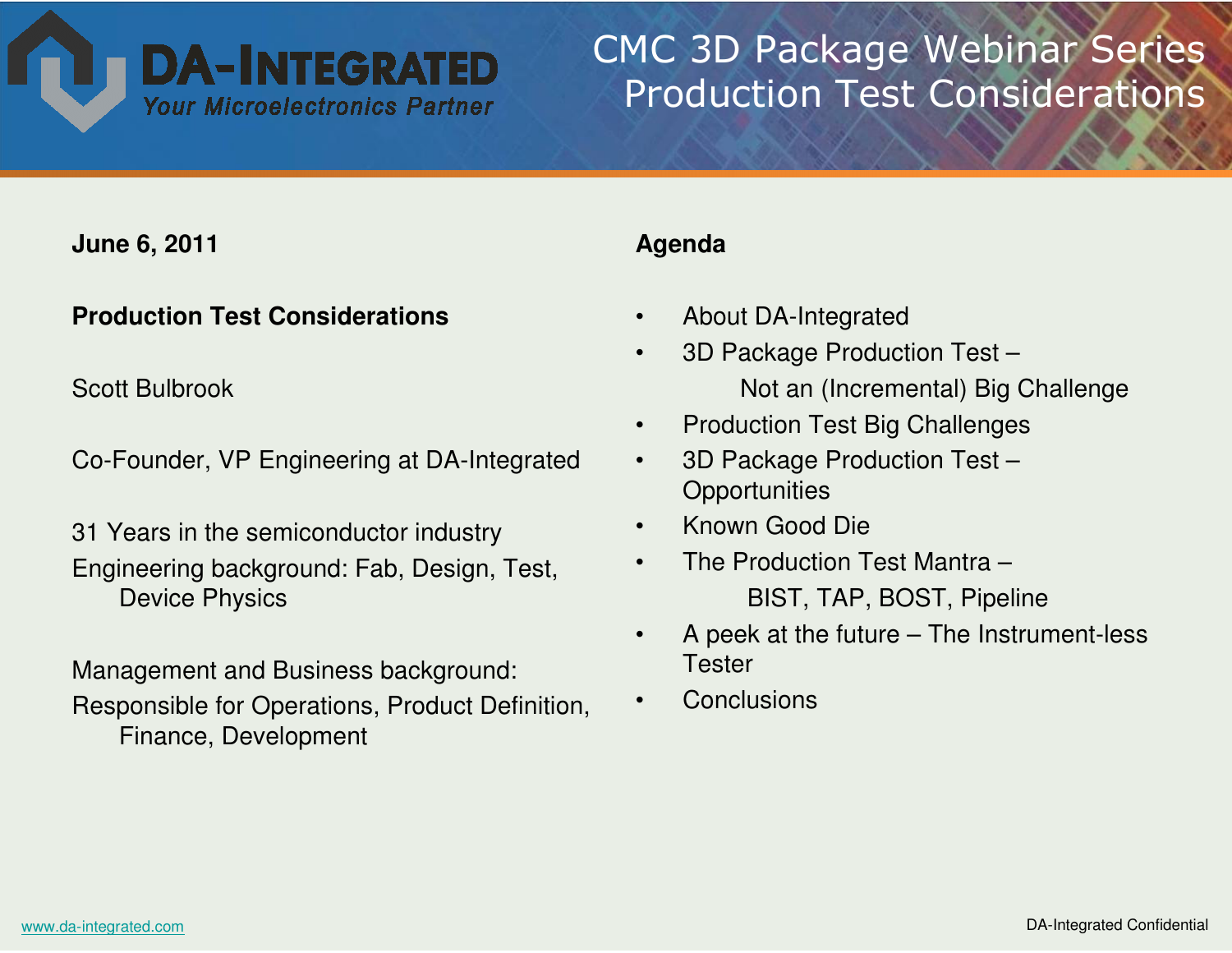

#### **Your Microelectronics Partner**

DA-Integrated is the Semiconductor Industry's first and leading provider of comprehensive Integrated Circuit Development and Supply Engineering Services.

DA-Integrated features the full suite of tools and expertise of a fabless semiconductor company, offered as pure play services, complementing our customer's core capability.

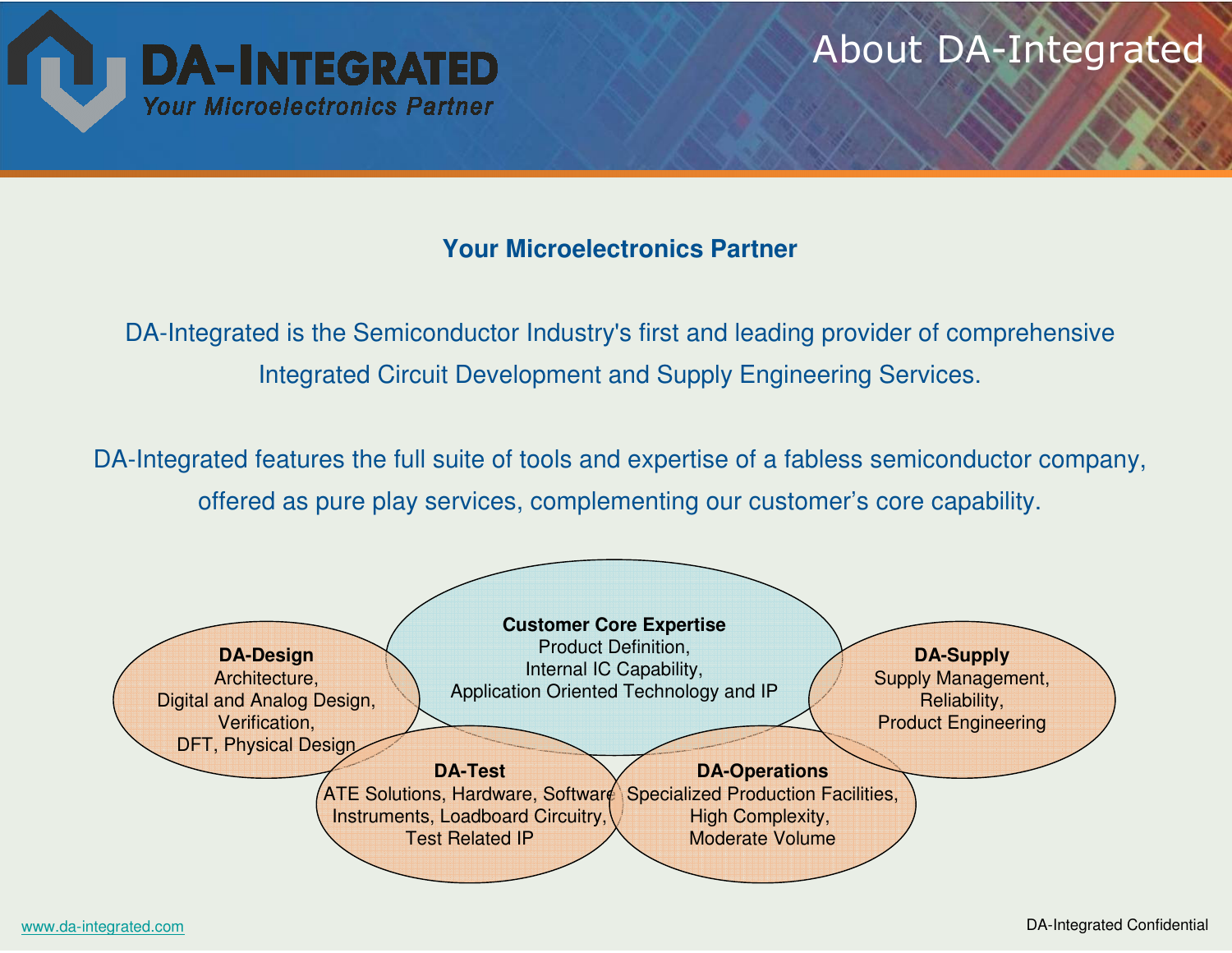

## 3D Package Production Test –Not an (Incremental) Big Challenge

At the highest level of abstraction,

the emergence of 3D packaging technology does not really present any <u>new</u> challenges

Simply because it does present the opportunity to combine technologies in new ways, 3D packaging accelerates the need for advancement in the IC production test industry already being created by industry advances such as SOC Devices, Embedded Transducers, New Defect Mechanisms, expensive packages, etc etc

Perhaps 3D packaging also presents some new opportunities!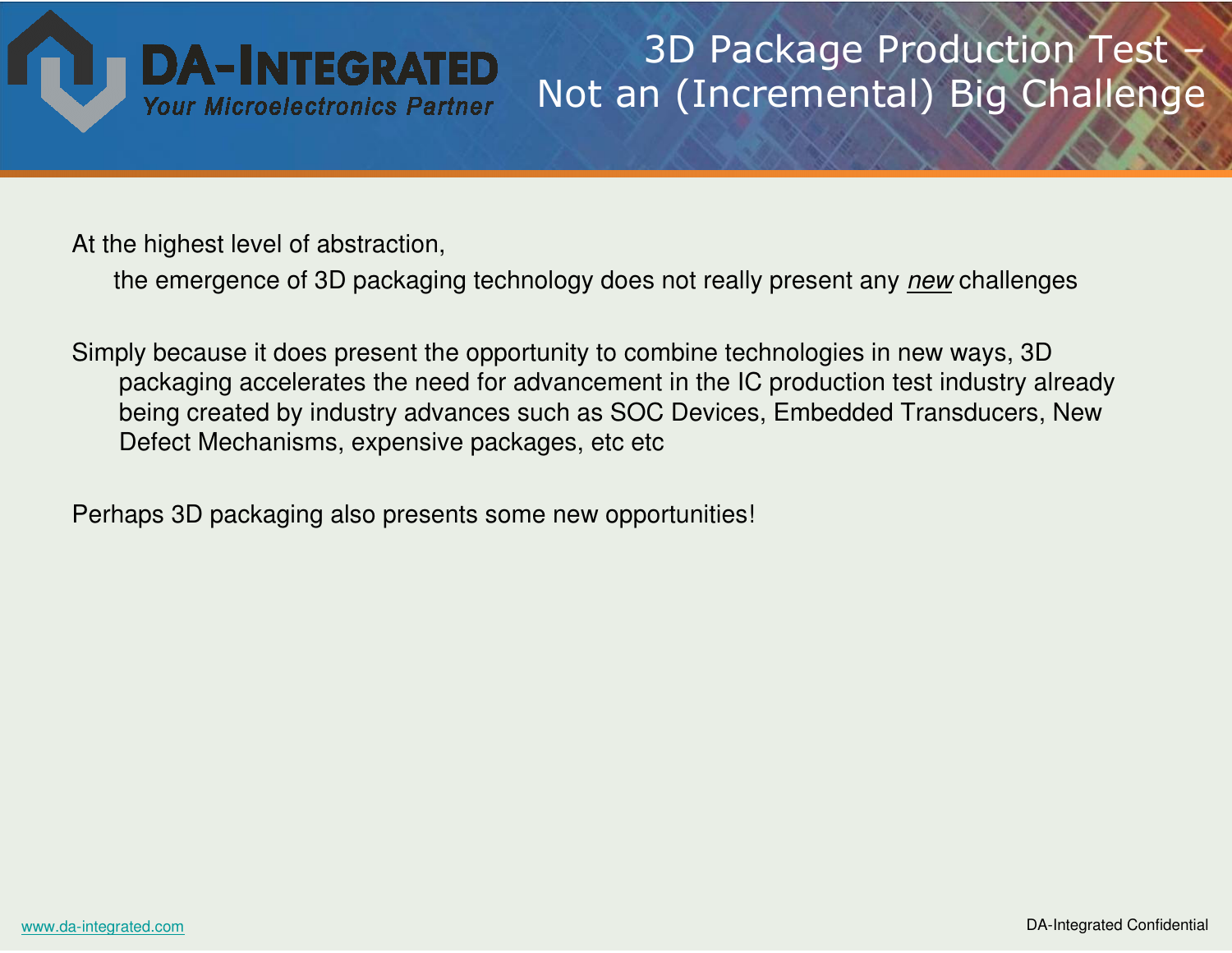

## Production Test Big Challenges

The issue for production test is always the same

What do I specifically need to test to ensure absence of defects and correct performance?What are the relevant defect mechanisms that I seek? How do I stimulate and observe all nodes in order to achieve the test objectives?What instruments do I need to stimulate and observe?How do I do all this and still meet the cost targets?

Rule 1 – create a production test strategy in parallel with product definition or perish (circa 1980)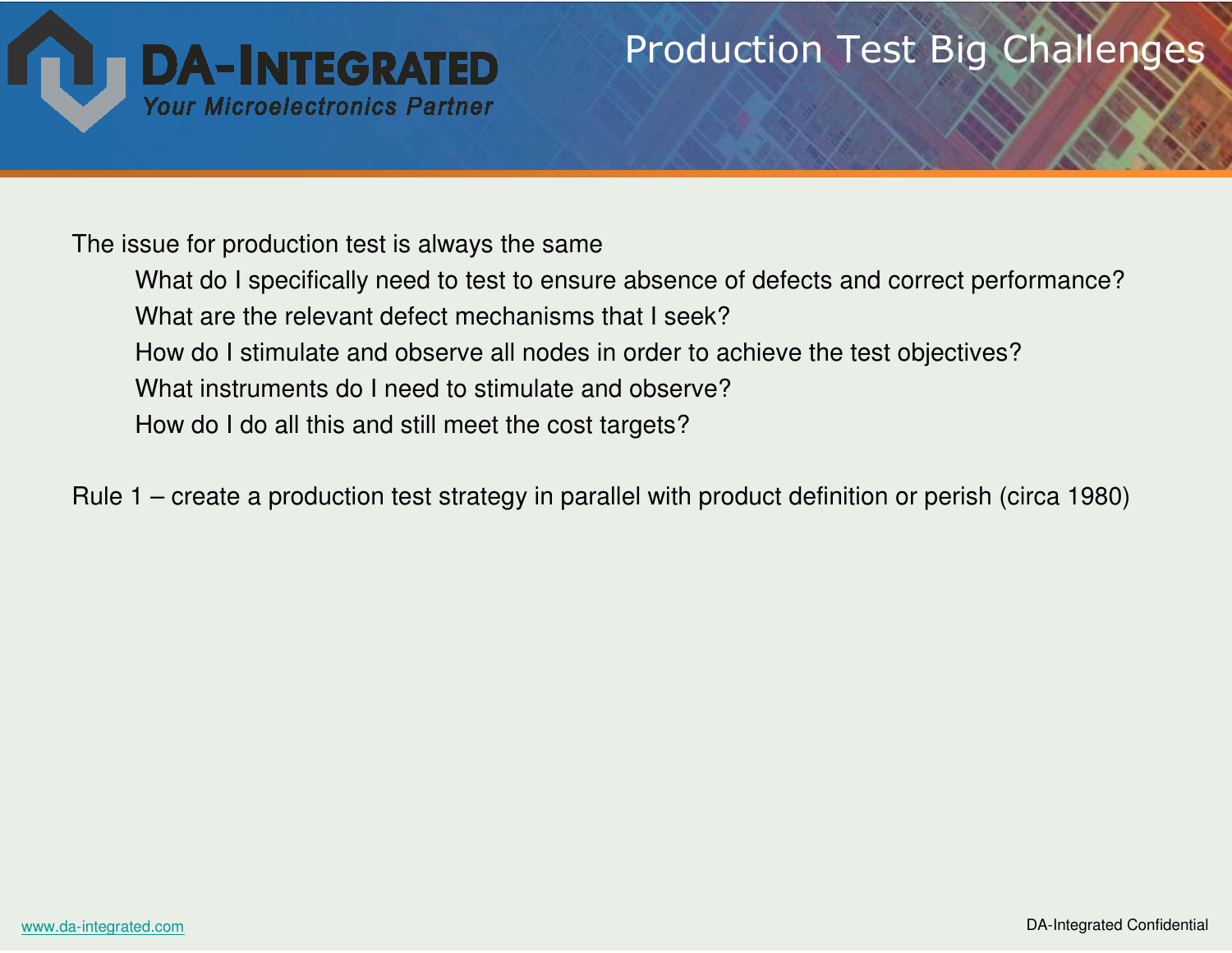

# 3D Package Production Test Opportunities

Perhaps 3D packaging also presents some new opportunities!

Connectivity between devices are now additional nodes that must be observed or stimulated: Can we have access to them as test points?

3D Packaging enables inclusion of a wide range of technologies:Can some of the devices include contributions to the test of other devices?Can we include a special test related chip in the stack?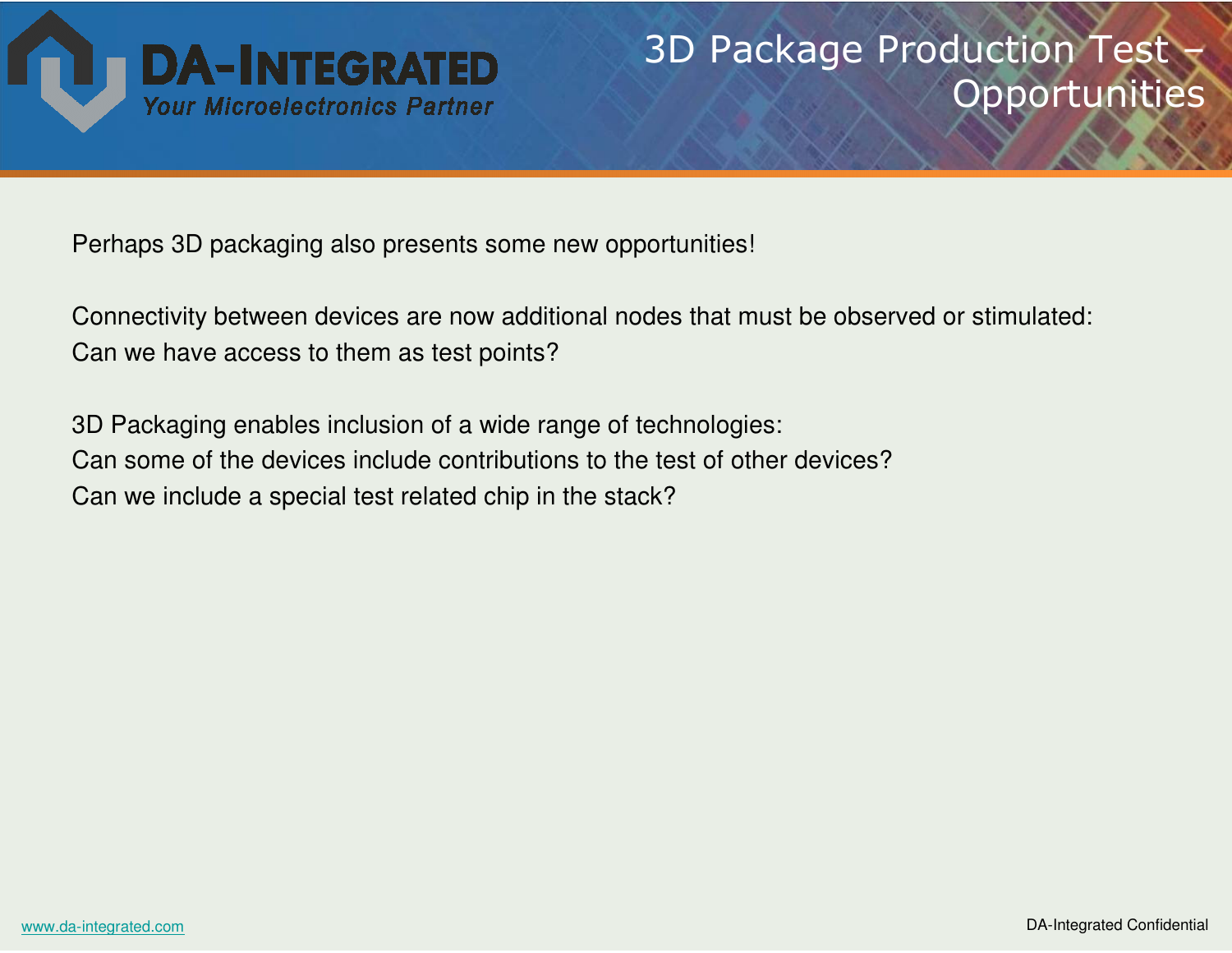

### Known Good Die

3D Packaging requires a high level of quality for individual components, this means Known Good Die

Known Good Die Testing challenges can be broken into 3 groups

1. Testing is Hard

Most testing challenges are specific to the chip, probing makes bringup trickier, not impossible.

#### 2. Contacting Technology

We are now blessed to have technologies available at probe that have superior performance in all respects to that of package contacting technologies. They may seem expensive to people relative to \$5,000 cantilever probe cards. The real cost is trivial as part of a product development involving 3D packaging.

#### 3. Post Test Handling

A fundamental assumption with production test is that defects cannot be introduced by post-test processes.

In 3D Packaging, this means that KGD does not allow us to scale back the final package test.

Bottom Line: Known Good Die is already solved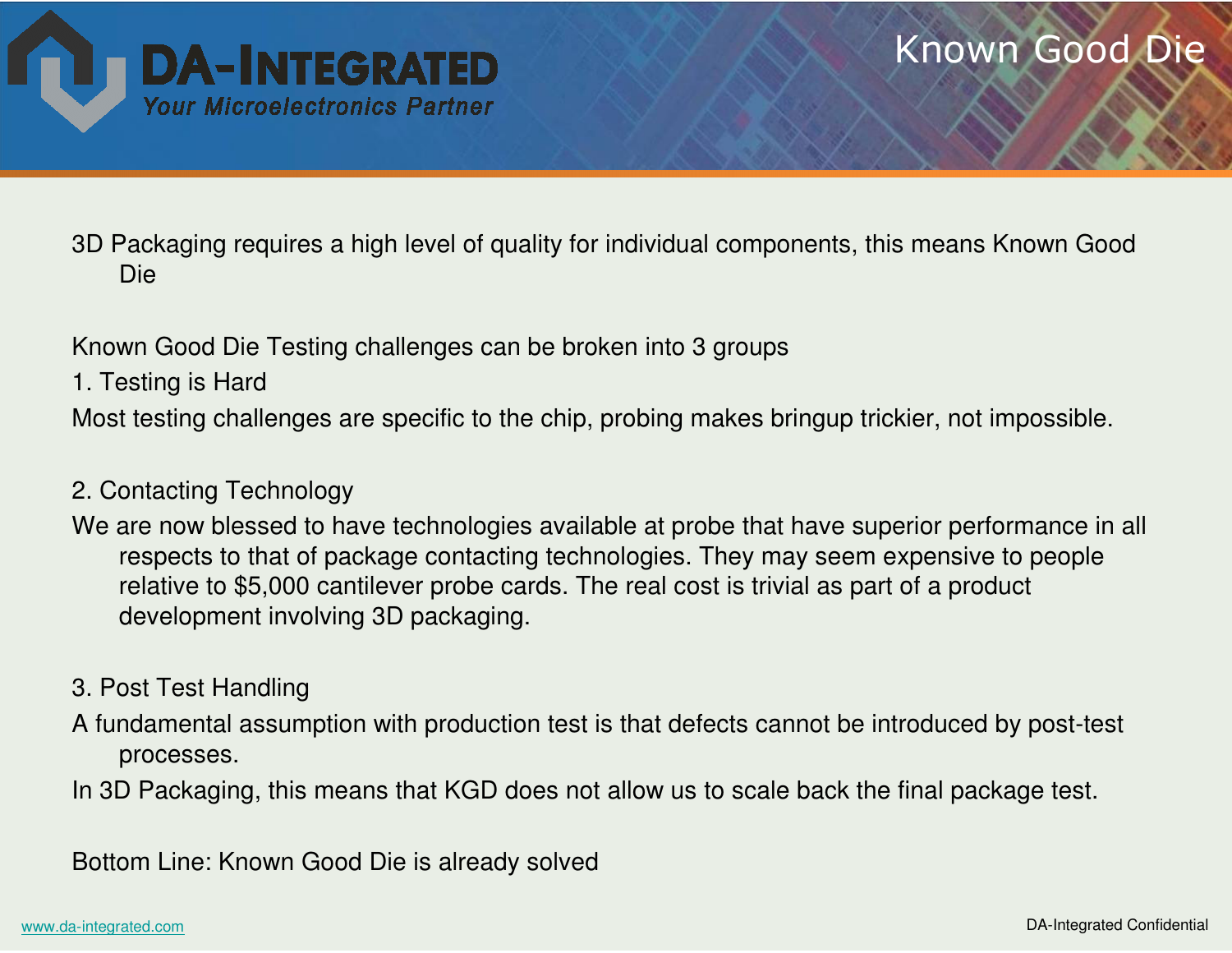

# The Production Test Mantra BIST, TAP, BOST, Pipeline

Production Test is Stimulation and Observation of internal and external nodes

- •Exercise and observe absence of all potential defects
- •Prove performance where correct-by-construction cannot be assumed

BIST, TAP, BOST, Pipeline

BIST – self test circuits included in die (extend to include die testing each other in 3DP)

TAP – provide access to internal nodes through ports rather than direct contact

BOST – instrumentation around DUT to augment ATE

 Pipeline – multiple test insertions to provide overall reduction in test solution capital and overall increase in throughput by eliminating reconfiguration and settling times

None of this can be done unless planned for at Product Definition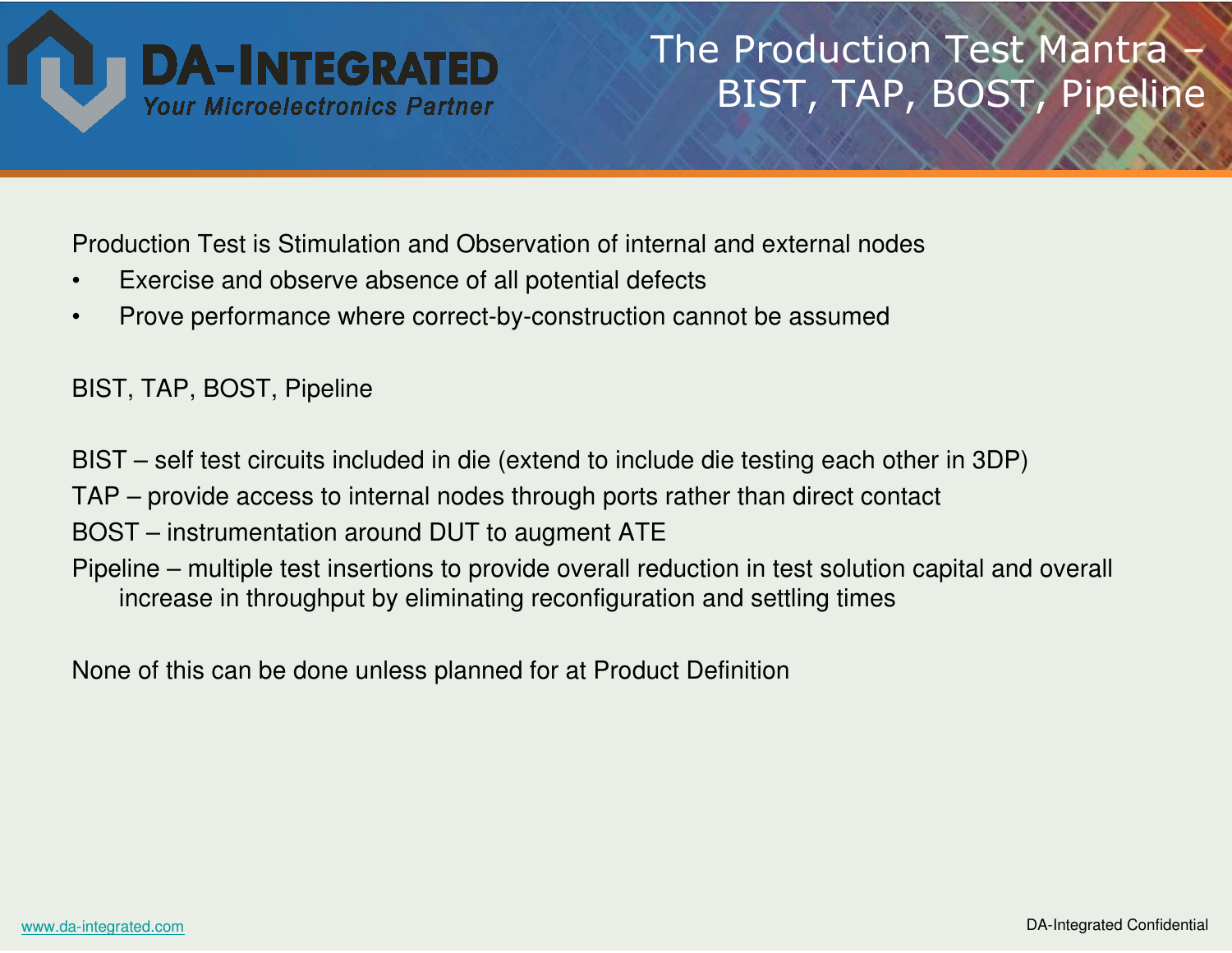

## A peek at the future The Instrument-less Tester

As we become more sophisticated at implementing BIST, TAP, BOST, Pipeline, the ATE itself does less and less

Hey Designers – once the chip tests itself, does test cost go to zero?

No. The production environment around the test instruments is the most important element.

There is a minimum hourly rate for production services, this number is relatively constant and independent of:

- •DUT
- Test System•
- Location (low cost labour, subsidized capital and lax environmental laws do not help •production test costs)
- •Throughput (outs per hour)

ATE Industry is on a vector leading to the instrument-less test system This ITE system helps to optimize the real costs of production (traditional ATE is relatively weak)These ITE systems exists in various forms today and are widely deployed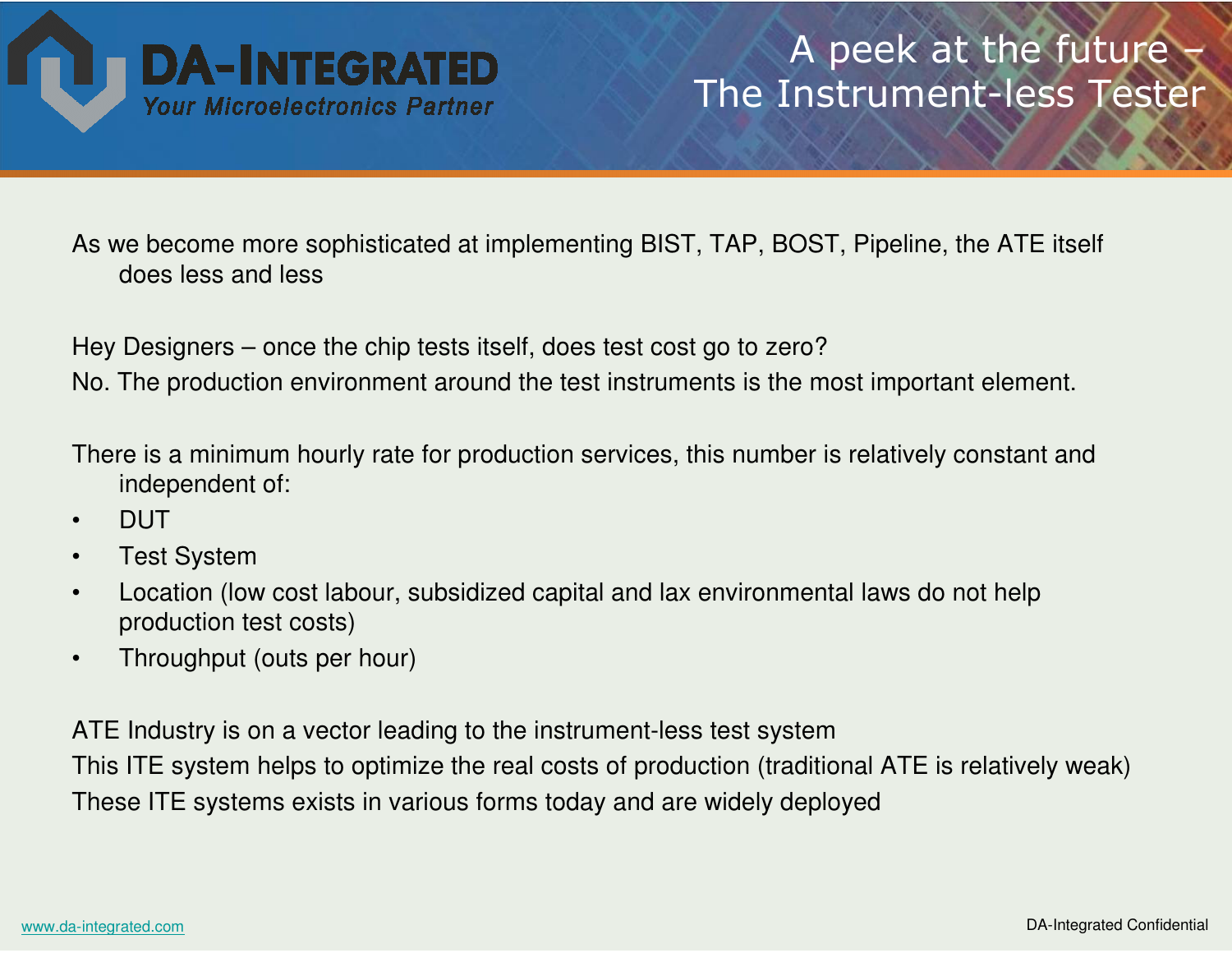

### **Conclusions**

3D Package based products require fully comprehensive Final Package Test3D Package based products require every form of test related best practicesRelevant defect mechanisms in 3DP will be discovered the hard wayKnown Good Die is solved and will have zero impact on adoption of 3D PackagingNew Test-Related Industry will Emerge around test IP and devices for 3D Package Products3D Package Products will accelerate evolution of Production Test Industry